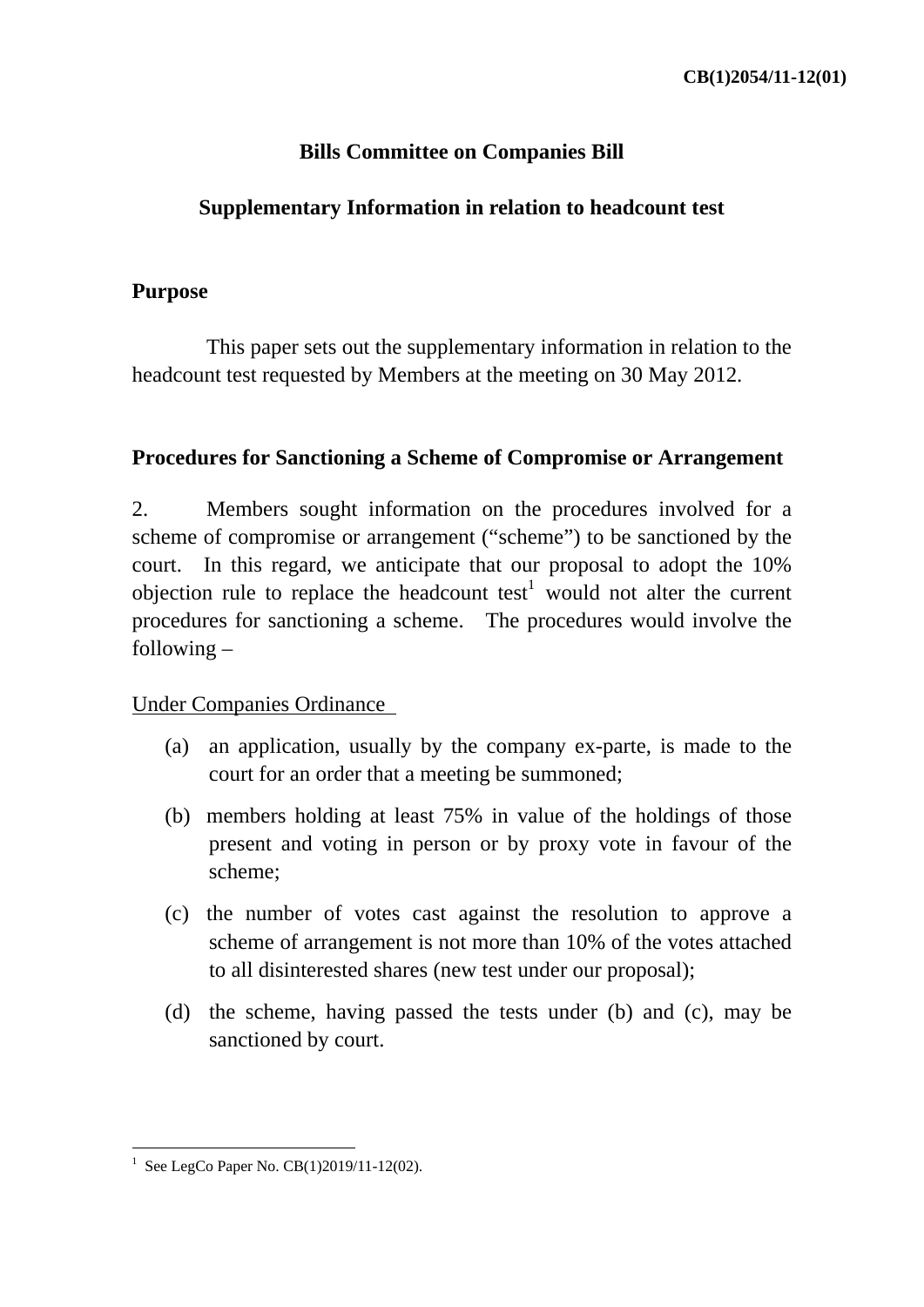Under the Takeovers Code issued by the Securities and Futures Commission

3. Apart from the tests under (b) and (c) above, any person who seeks to use a scheme to acquire or privatise a listed company must also comply with the Code on Takeovers and Mergers ("Takeovers Code") issued by the Securities and Futures Commission ("SFC"). Under the Takeovers Code, there are requirements to protect the interests of minority shareholders, including:

- (a) under Rule 2 of the Takeovers Code, an independent board committee comprising all non-executive directors who have no conflict of interest in the scheme has to be established to give advice to disinterested shareholders about its recommendation of voting. The independent board committee would seek advice from an independent financial adviser who will set out its recommendation and the details of its analysis of the merits of the scheme in its letter to the independent board committee reproduced in the scheme document; and
- (b) Rule 2.10(b) of the Takeovers Code stipulates that the number of votes cast against the resolution shall not be more than 10% of the voting rights attached to all disinterested shares, i.e. shares not held by the controlling shareholders or their concert parties. This requirement, which renders an additional safeguard for minority shareholders, is not provided in other jurisdictions adopting similar rules on takeovers and mergers such as the UK, Australia and Singapore.

4. A table summarising the procedures is at **Annex** to facilitate Members' perusal.

5. It is a requirement in the Takeovers Code that an offer document must be submitted to the Takeovers Executive of SFC for review and comment before it is sent to shareholders. The Takeovers Code requires that the offer document should include as conditions of the acquisition or privatization the compliance with the statutory requirements (e.g. requirements in the Companies Ordinance) and the requirements under the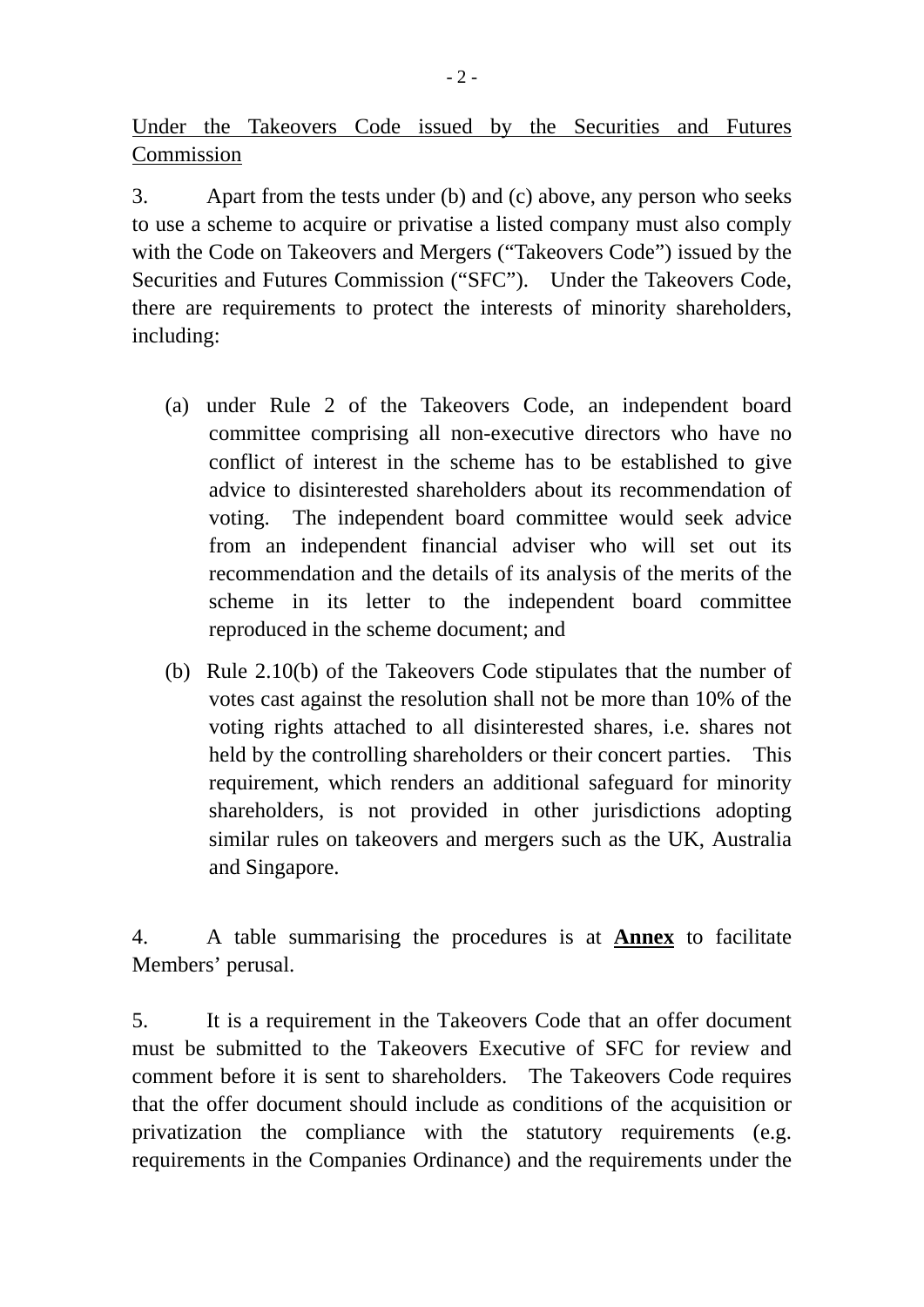Takeovers Code. With these conditions included in the offer document, failure to comply with the various requirements will mean that a proposed scheme cannot take effect. In practice, the court's sanction of a scheme will only be sought after all the statutory requirements and the requirements under the Takeovers Code have been met.

## **Costs of Legal Action in Challenging a Scheme**

6. Members were concerned that minority shareholders might be reluctant to challenge a scheme in court because of the potential legal costs.

7. The court has a wide discretion to award costs. Section 52A of the High Court Ordinance (Cap 4) provides that subject to the rules of court, the costs of proceedings in the Court of Appeal in its civil jurisdiction and in the Court of First Instance shall be in the discretion of the Court, and the Court shall have full power to determine by whom and to what extent the costs are to be paid. Normally the Court will order costs to follow the event, except when it appears to the Court that in the circumstances of the case some other order should be made as to the whole or any part of the costs (see Order 62 rule 3 of the Rules of the High Court (Cap 4A)).

8. In *Re Peninsular and Oriental Steam Navigation Co* [2006] EWHC 3279, the court accepted that, for schemes of arrangement, special rules were developed by the courts displacing the ordinary approach of the successful party getting its costs from the unsuccessful party. The objective of the special rules was to ensure that cases can be dealt with justly, having regard to the need to avoid discouraging shareholders and creditors affected by schemes from appearing at the hearing and pointing out matters to which the attention of the court may properly be drawn. For example, in the *PCCW* case (HCMP 2382/2008), Hon Kwan J referred to a dicta in the case of *Re Peninsular and Oriental Steam Navigation Company* and pointed out that "the courts do not, as a rule, make costs order against objecting shareholders… when their objections are not frivolous and have been of assistance to the court". We believe it is clear under common law that the court does not, as a rule, make a costs order against shareholders objecting to a scheme when their objections are not frivolous and have been of assistance to the court.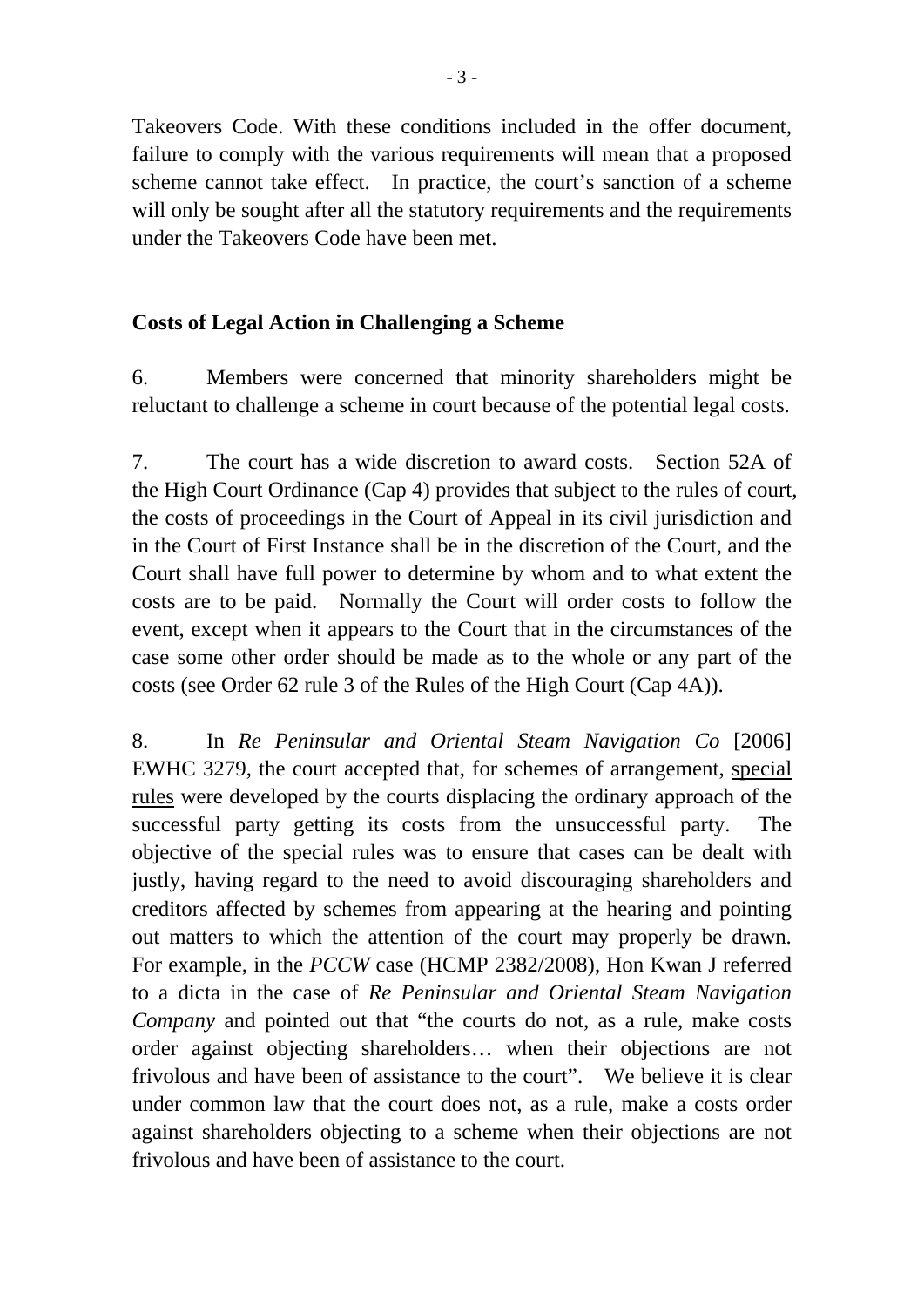9. Turning to the question whether the court ought to make a costs order in favour of the objecting shareholders against the company, it is to be decided on a case by case basis in accordance with what the justice of the case demands.

10. Indeed, in the *PCCW* case (HCMP 2382/2008) Hon Kwan J "...decide to exercise my discretion to order the costs of the shareholders be borne by the Company... I do this for three reasons:

- (1) these are shareholders whose shares are being compulsorily acquired. They are not merely interested parties who objected out of commercial interests;
- (2) the principal objections raised are well-founded in the sense that they required careful consideration and raised points of importance; and
- (3) the court has been assisted by the submissions made by the objectors."

11. Based on the above, there have been established precedent cases that are clear and more favourable to shareholders objecting to a scheme of arrangement.

#### **Voting by Nominees under the Headcount Test**

12. Noting that a vast majority of investors have chosen to hold their shares within the Central Clearing and Settlement System ("CCASS") through their brokers, banks and custodians in Hong Kong, Members sought information on how nominees would vote in a proposed scheme under the current headcount test. In this regard, shares held within CCASS are registered in the name of HKSCC Nominees Limited. Past experience is that many beneficial owners chose not to express their views. As HKSCC Nominees Limited is only one registered shareholder of the listed company, technically it will only be considered as having one vote. In practice, however, as has been the case for a majority of shareholders' meetings held in the past, because the vote submitted by HKSCC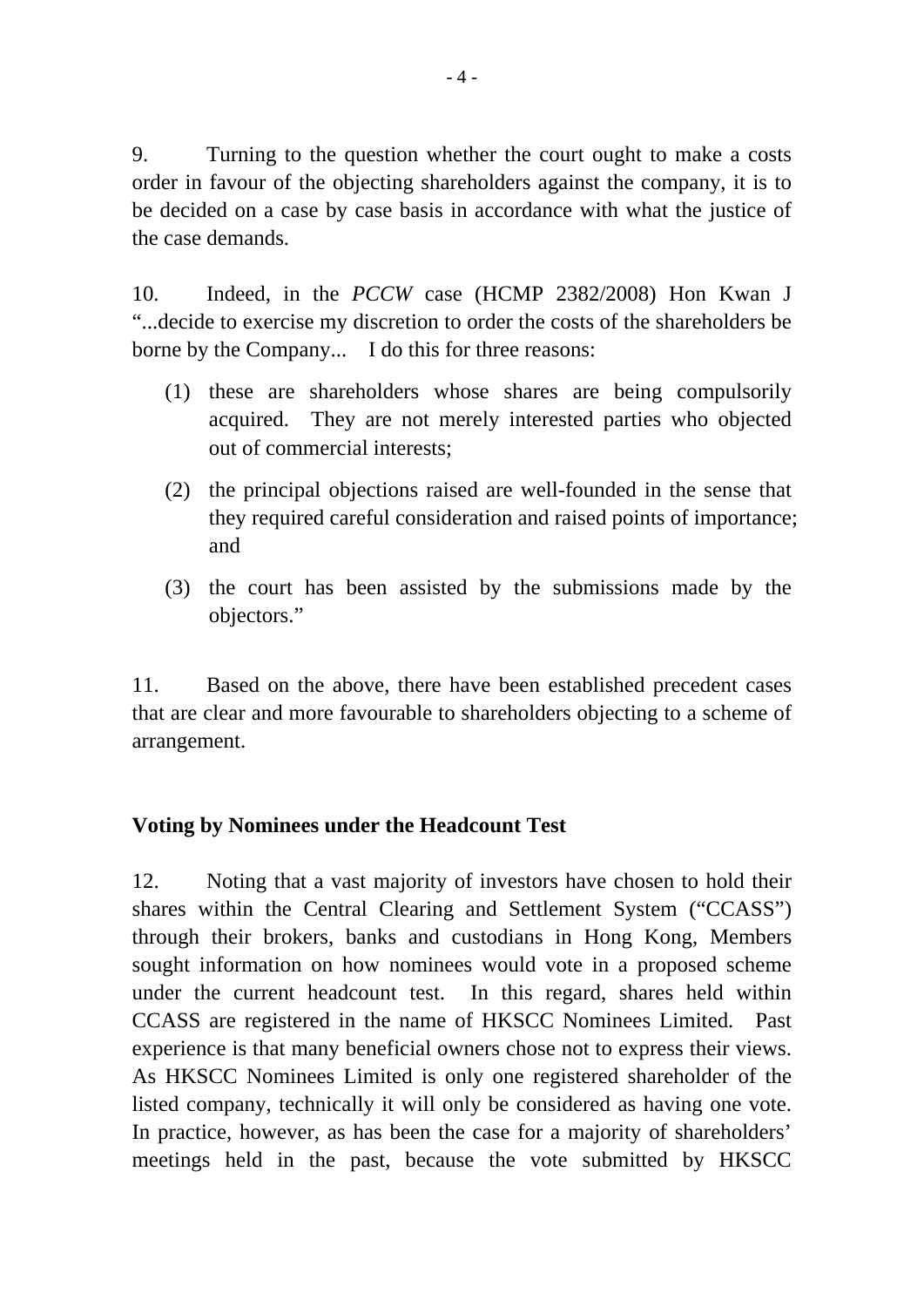Nominees Limited contains a certain number of shares in favour of a scheme and a number of shares opposing a scheme, HKSCC Nominees Limited will usually be considered as having voted one vote in favour of the scheme and one vote against the scheme for the purpose of the headcount test. This is not reflective of the interests of individual beneficial owners of shares.

## **The Regime in Canada**

13. At the Federal level, under the Canada Business Corporations Act, there is no headcount test for the approval of an arrangement. We have also checked the company legislation in British Columbia, Ontario, Alberta and Quebec and there is no headcount test for arrangement with shareholders in these jurisdictions.

## **Advice Sought**

14. Members are invited to note the contents of the paper and provide their views.

**Financial Services and the Treasury Bureau Companies Registry 30 May 2012**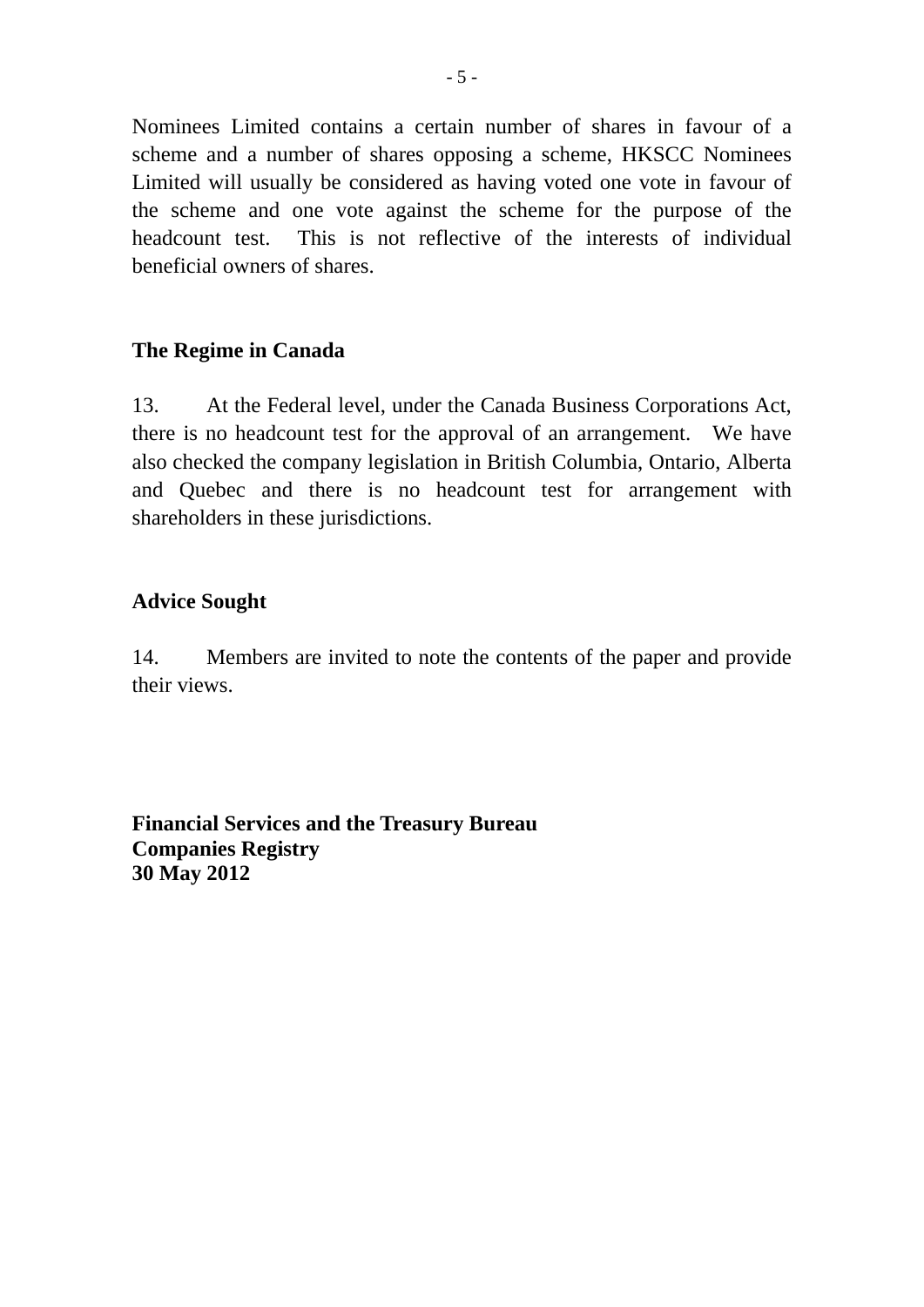**Annex**

# **Scheme involving a Takeover Offer or General Offer – Thresholds under the Companies Bill and the Takeovers Code**

| <b>Companies</b><br>Bill /<br><b>Takeovers</b><br>Code                                     | <b>Test</b>                                                                  | <b>Threshold</b>                                                                                                                                                                                                                                                |  |
|--------------------------------------------------------------------------------------------|------------------------------------------------------------------------------|-----------------------------------------------------------------------------------------------------------------------------------------------------------------------------------------------------------------------------------------------------------------|--|
| <b>CB</b> Clause<br>664A(2)(a)(i)<br>and<br>664A(2)(b)(i)                                  | Share value                                                                  | 75% in value of the members or the relevant<br>class, of those present and voting in person or<br>by proxy at the meeting of members.                                                                                                                           |  |
| <b>CB</b> Clause<br>664A(2)(a)(ii)<br>and<br>664A(2)(b)(ii)<br>(with proposed<br>revision) | N <sub>o</sub><br>substantial<br>objection of<br>disinterested<br>minorities | Number of votes cast against the scheme not<br>more than 10 % of the votes attaching to all<br>disinterested shares.                                                                                                                                            |  |
| <b>Takeovers</b><br>Code Rule 2.10                                                         | Share value                                                                  | 75% of the votes attaching to the disinterested<br>shares that are cast either in person or by proxy.                                                                                                                                                           |  |
| <b>Takeovers</b><br>Code Rule 2.10                                                         | N <sub>o</sub><br>substantial<br>objection of<br>disinterested<br>minorities | Number of votes cast against the scheme not<br>more than 10 % of the votes attaching to all<br>disinterested shares.                                                                                                                                            |  |
| <b>CB</b> Clause<br>$664(1)$ and $(3)$<br>and case law                                     | Court<br>sanction                                                            | In exercising its power of sanction the court<br>must be satisfied with the following matters:<br>compliance with the<br>(a)<br>statutory<br>provision;<br>(b)<br>the meetings were properly constituted<br>(with class<br>meetings held<br>where<br>required); |  |